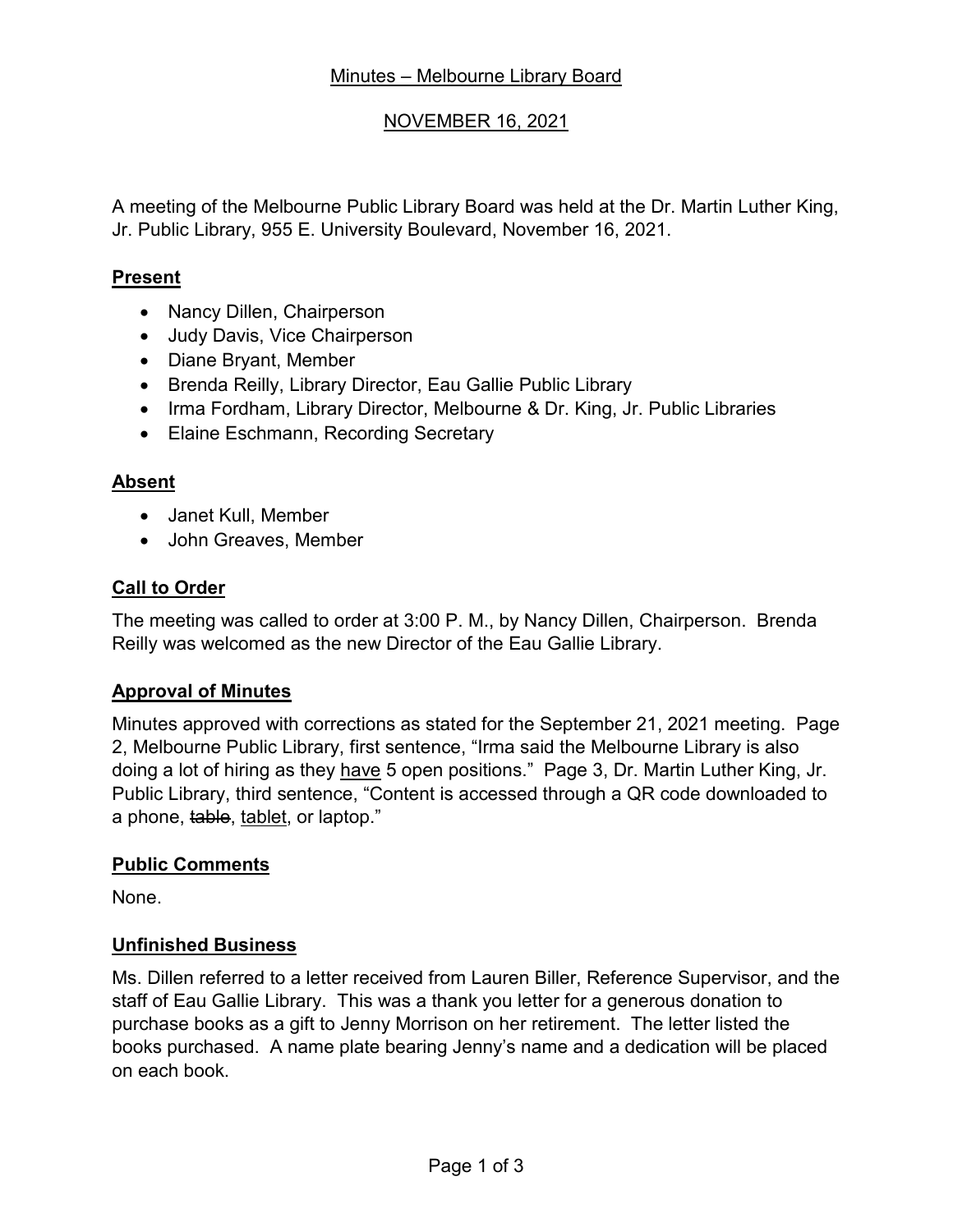# Minutes – Melbourne Library Board

# NOVEMBER 16, 2021

Continued discussion regarding a letter that the Board members were to write recommending a remodel of the Eau Gallie Library. Ms. Dillen read her letter proposing the expansion. She will forward the letter to all members. After some discussion, the item was tabled until the next meeting when, hopefully, all members will be present.

#### **Director's Report**

## **Eau Gallie Library**

Ms. Reilly stated that she has been busy meeting staff and "getting the lay of the land" in her first couple of days as the new Director.

The hiring of a Library Assistant II for Reference is currently in process. Ms. Reilly and Lauren Biller, Reference Supervisor, have reviewed resumes and are hoping to schedule six (6) interviews in the next few days. A Library Aide position will be coming open in Circulation due to a retirement. However, that will not post for some time.

The outside lobby doors are not working properly. Ms. Reilly signed off on the estimate to have them repaired. The fabric chairs in the meeting room may be replaced sometime in the future.

Ms. Reilly concluded by stating that she is working with Marcy regarding the transition. Everyone at Eau Gallie is wishing Jenny well in her retirement. Ms. Reilly is very happy and honored to have been chosen as the Director.

#### **Melbourne Public Library**

Ms. Fordham began by presenting Diane Bryant with a 10-year service pin and thanking her for her ten (10) years of service.

Photos were then passed around of the recent Halloween family event that took place at the library. The head of Reference, Karrie, decorated and organized a movie, costume contest, and bingo. Prizes and candy were handed out. Fifty-seven (57) people attended and it went very well. The library hopes to have more events like that.

Ms. Fordham handed out flyers regarding another event currently taking place. The library is hosting the Health Insurance Marketplace every Monday and Tuesday through January 10, 2022. Navigators are on site to assist anyone wanting to sign up for insurance through the Marketplace.

Two (2) Library Assistant II positions have been filled in the Youth Services department. Ms. Fordham is very happy to have found people that are very qualified and have worked with children in the past as well as having experience in social media and computers. There are two (2) other positions that need to be filled. A Library Aide